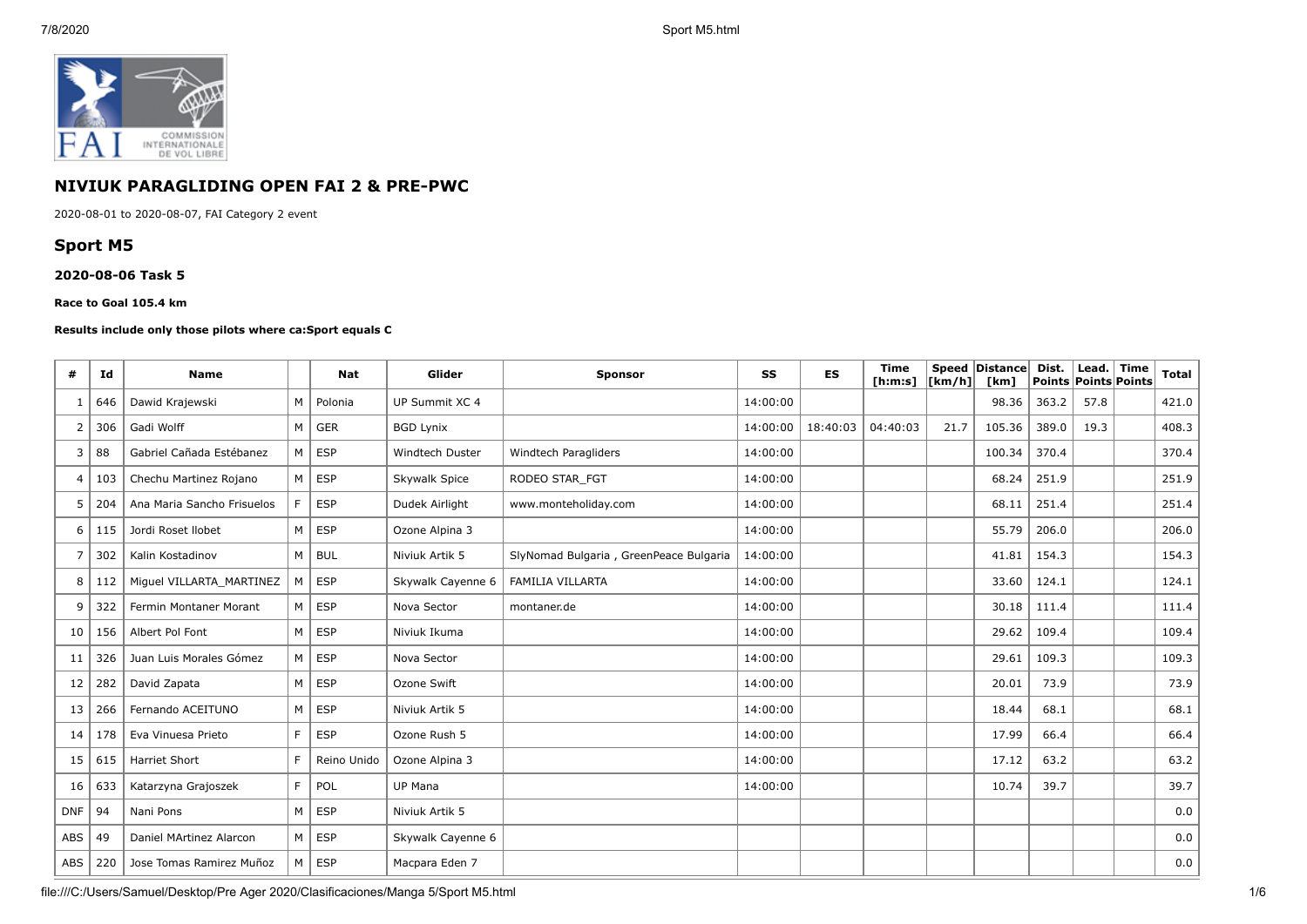|            | Id  | Name             |     | <b>Nat</b> | Glider                      | Sponsor | 00<br>55 | --<br>ES | Time<br>[h:m:s | Speed<br> [km/h] | <b>IDistancel</b><br>[km] | Dist.<br><b>Points Points Points</b> | Lead. | Time | <b>Total</b> |
|------------|-----|------------------|-----|------------|-----------------------------|---------|----------|----------|----------------|------------------|---------------------------|--------------------------------------|-------|------|--------------|
| <b>ABS</b> | 174 | ugarin<br>Silvio | . . | T<br>11A   | Cavenne 6<br><b>Skvwalk</b> |         |          |          |                |                  |                           |                                      |       |      | 0.0          |

## **Task definition**

| No             | Leg Dist.         | Id              | Radius             | Open  | Close | <b>Coordinates</b>         | <b>Altitude</b> |
|----------------|-------------------|-----------------|--------------------|-------|-------|----------------------------|-----------------|
| 1              | $0.0 \text{ km}$  | D <sub>01</sub> | $400 \text{ m}$    | 12:30 | 14:30 | Lat: 42.04635 Lon: 0.74601 | 1560 m          |
| 2 SS           | $2.0 \text{ km}$  | <b>B05</b>      | $3000 \; \text{m}$ | 14:00 | 20:15 | Lat: 42.00715 Lon: 0.72025 | 673 m           |
| 3              | $40.0 \text{ km}$ | <b>B29</b>      | $3000 \; \text{m}$ | 14:00 | 20:15 | Lat: 42.17122 Lon: 1.16318 | 1160 m          |
| $\overline{4}$ | 84.8 km           | <b>B39</b>      | $400 \text{ m}$    | 14:00 | 20:15 | Lat: 42.23975 Lon: 1.70291 | 2416 m          |
| 5 ES           | 103.8 km          | A20             | $2000 \; m$        | 14:00 | 20:15 | Lat: 42.38647 Lon: 1.86511 | 1073 m          |
| 6              | 105.4 km          | A20             | $400 \text{ m}$    | 14:00 | 20:15 | Lat: 42.38647 Lon: 1.86511 | 1073 m          |

## **Notes**

| Id  | Name                     | Note       |
|-----|--------------------------|------------|
| 174 | Silvio Zugarini          | Ausente    |
| 220 | Jose Tomas Ramirez Muñoz | Ausente    |
| 49  | Daniel MArtinez Alarcon  | Ausente    |
| 94  | Nani Pons                | No despega |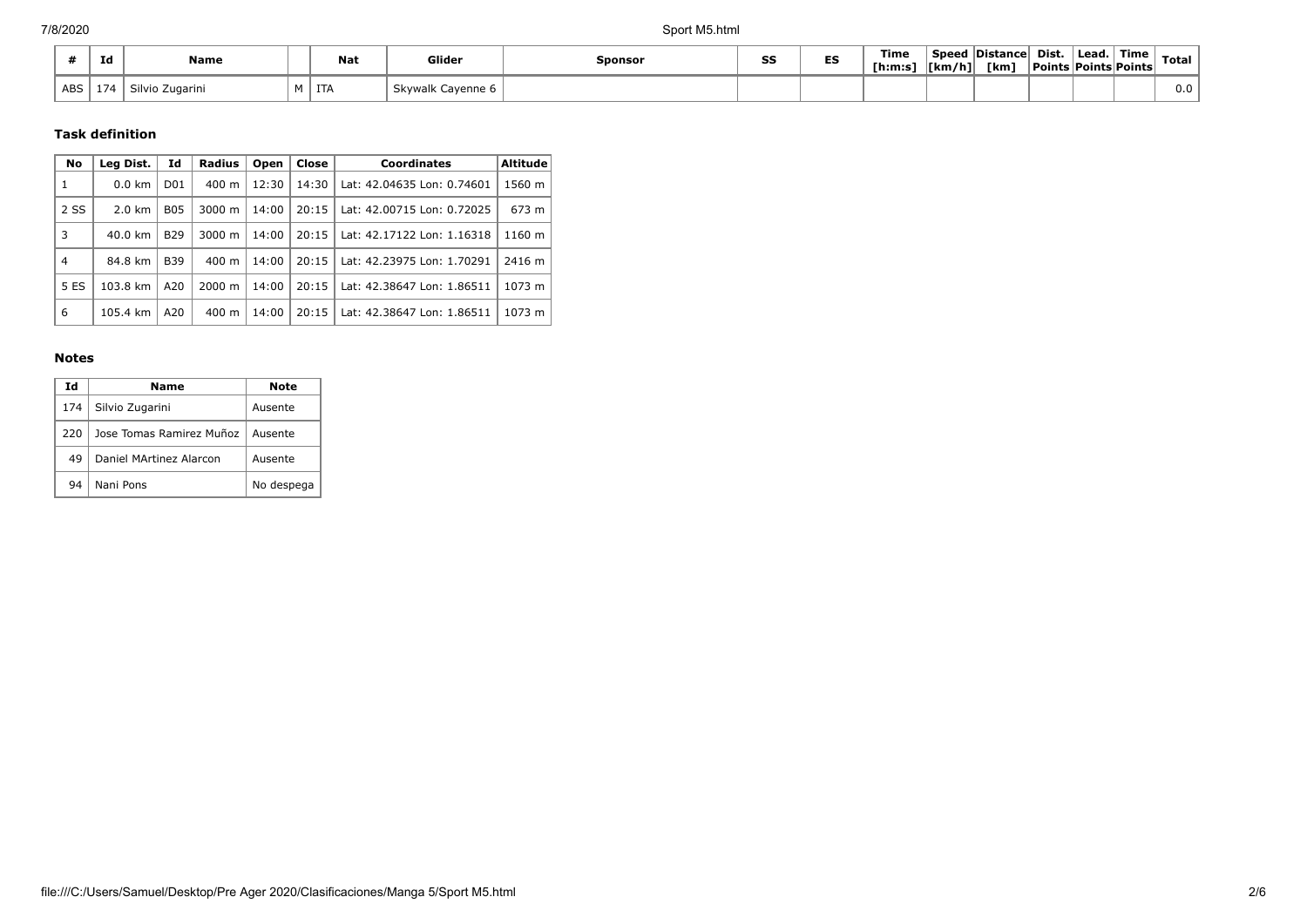7/8/2020 Sport M5.html

**Pilots not yet processed (NYP)**

**Id Name**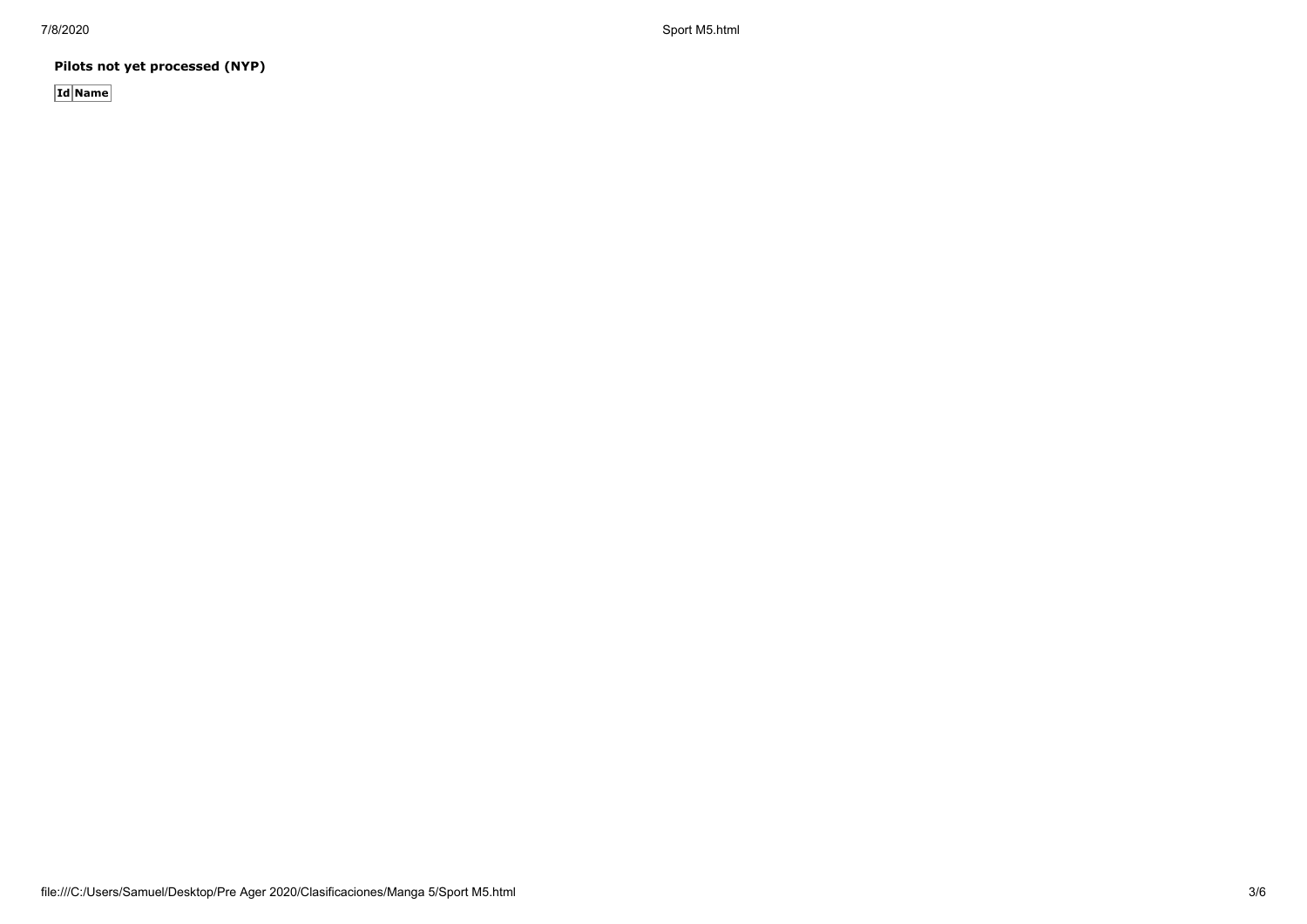## **Task statistics**

| param                           | value                     |
|---------------------------------|---------------------------|
| ss distance                     | 101.324                   |
| task_distance                   | 105.356                   |
| launch_to_ess_distance          | 103.755                   |
| no_of_pilots_present            | 101                       |
| no_of_pilots_flying             | 100                       |
| no_of_pilots_lo                 | 42                        |
| no_of_pilots_reaching_nom_dist  | 85                        |
| no_of_pilots_reaching_es        | 62                        |
| no_of_pilots_reaching_goal      | 58                        |
| sum_flown_distance              | 8798.882                  |
| best dist                       | 105.356                   |
| best time                       | 2.7744                    |
| worst_time                      | 4.6675                    |
| qnh_setting                     | 1013.25                   |
| no_of_pilots_in_competition     | 110                       |
| no of pilots landed before stop | 0                         |
| sum_dist_over_min               | 8400.458                  |
| sum_real_dist_over_min          | 8400.458                  |
| sum_flown_distances             | 8798.882                  |
| best_real_dist                  | 105.356                   |
| last start time                 | 2020-08-06T14:00:00+02:00 |
| first_start_time                | 2020-08-06T14:00:00+02:00 |
| first_finish_time               | 2020-08-06T16:46:28+02:00 |
| max_time_to_get_time_points     | 4.4401                    |
| goalratio                       | 0.58                      |
| arrival_weight                  | 0                         |
| departure_weight                | 0                         |
| leading_weight                  | 0.162                     |
| time_weight                     | 0.449                     |
| distance_weight                 | 0.389                     |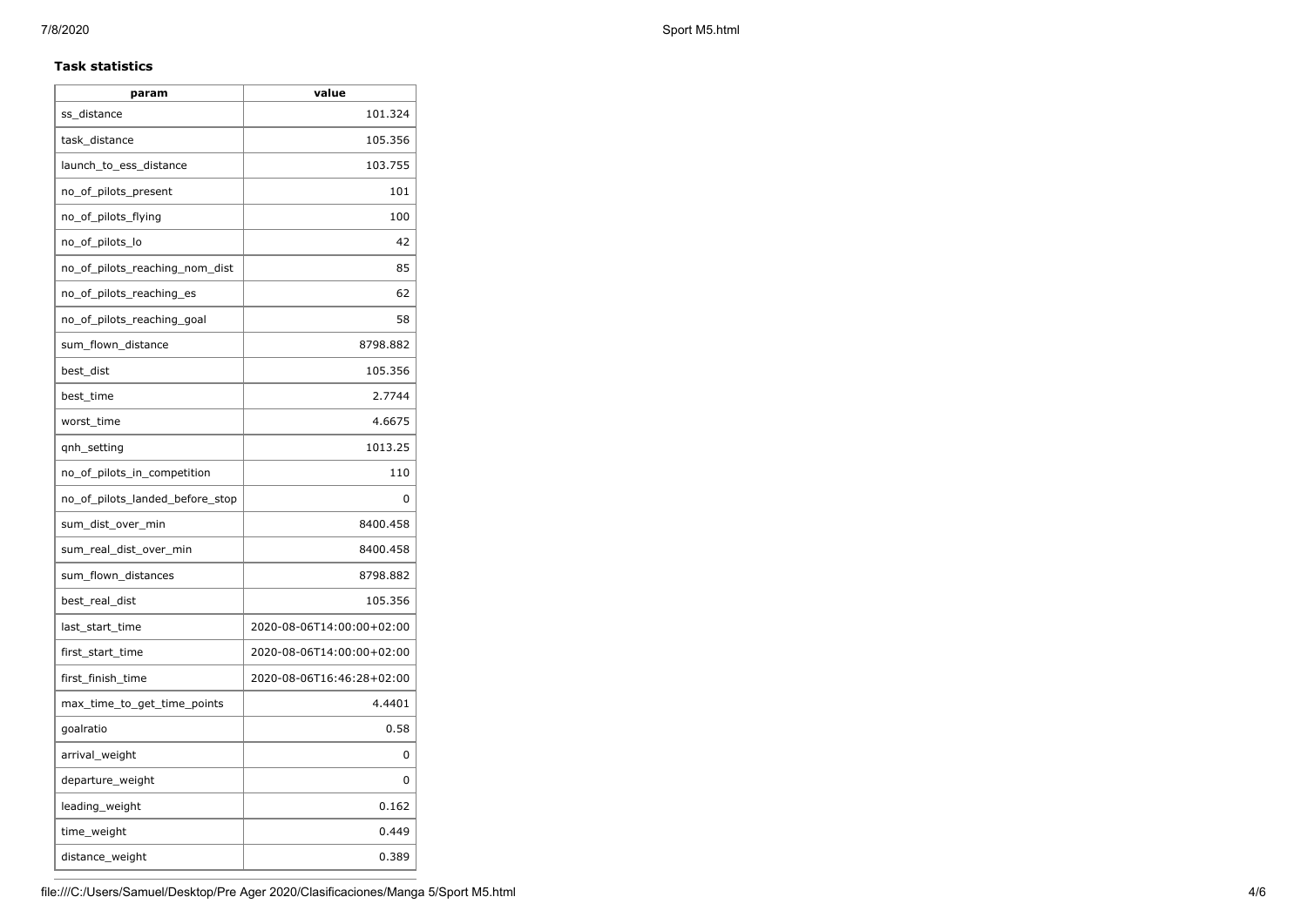| param                        | value        |
|------------------------------|--------------|
| smallest_leading_coefficient | 1.8225       |
| available_points_distance    | 388.979      |
| available_points_time        | 449.021      |
| available_points_departure   | 0            |
| available_points_leading     | 162          |
| available_points_arrival     | 0            |
| time_validity                | $\mathbf{1}$ |
| launch_validity              | 1            |
| distance_validity            | $\mathbf{1}$ |
| stop_validity                | $\mathbf{1}$ |
| day_quality                  | $\mathbf{1}$ |
| ftv_day_validity             | 0.9911       |
| time_points_stop_correction  | 0            |

# **Scoring formula settings**

| param                                        | value        |
|----------------------------------------------|--------------|
| id                                           | GAP2020      |
| use_distance_points                          | 1            |
| use_time_points                              | 1            |
| use_departure_points                         | 0            |
| use leading points                           | 1            |
| use_arrival_position_points                  | 0            |
| use_arrival_time_points                      | 0            |
| time points if not in goal                   | 0            |
| jump_the_gun_factor                          | 0            |
| jump_the_gun_max                             | 0            |
| use_1000_points_for_max_day_quality          | 0            |
| normalize_1000_before_day_quality            | 0            |
| time_validity_based_on_pilot_with_speed_rank | $\mathbf{1}$ |
| bonus_gr                                     | 4            |
| no_pilots_in_goal_factor                     | 0.8          |
| task_stopped_factor                          | 0.7          |

7/8/2020 Sport M5.html